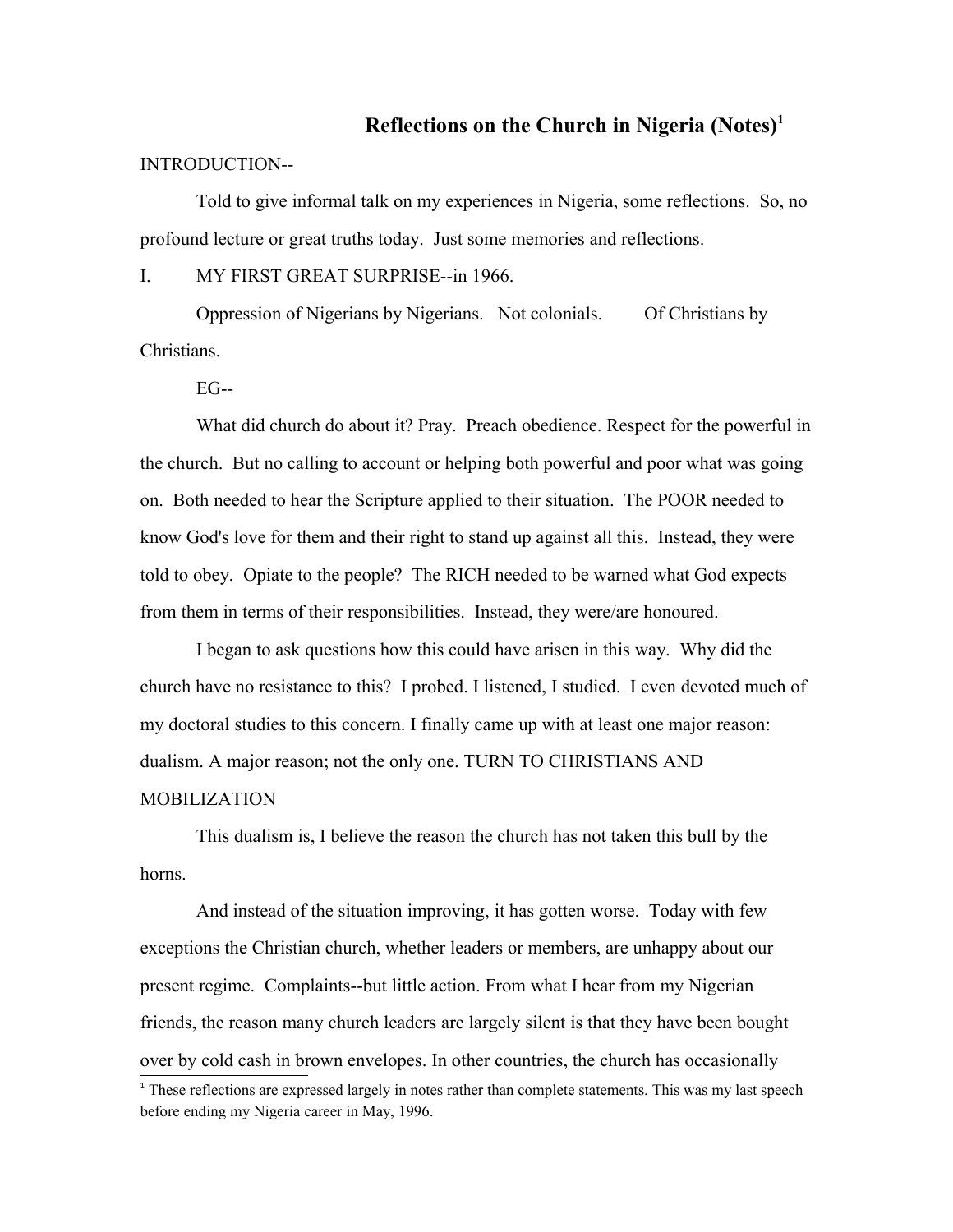stood up against corruption and oppression. I am a product of such a church that did. Not so in Nigeria. The dualism that I discovered close to 30 years ago is still with us. That dualism is the heritage of Western missions.

II. I believe there is another reason for the state of the church today in Nigeria. And this time an indigenous reason. Christians mostly come out of the womb of ATR. One of the characteristics of ATR and most animistic religions is to manipulate the gods or spirits. Christianity is a religion of service; ATR, of manipulating the powers for your own benefit. Today we see much Christianity that shows little signs of service. Religion either is used to put people to sleep as under dualism or it is used to manipulate and dominate, a heritage from ATR whose basic spirit seems to be creeping back into the church, especially in the form of the "health and wealth gospel."

III. Something more positive about the church in Nigeria. She is not plagued by the scientistic spirit that has impoverished the church in the West. It is very difficult for Westerners to take all the stories about miracles and powers seriously, for they have allowed their spirits to be overwhelmed by scientism-- an over-estimation of science. That also held for me when I first arrived. However, living among you for all these years has taught me to take those stories more seriously as true stories. There is no reason in the world for miracles to be impossible. God is great and can do things in His own way. And even Satan has the power to do miracles. I thank Nigeria for having opened my eyes to that and for having helped me drop those scientistic blinders.

IV However, there is another aspect to this, negative one. Here also you find Christians who seek to employ these powers of miracles for their own glory and profit. Is this another case of reversion to ATR in Christian dress? I wonder. I am asking you to consider this seriously. I refer, of course, to the extreme wing of Pentecostalism.